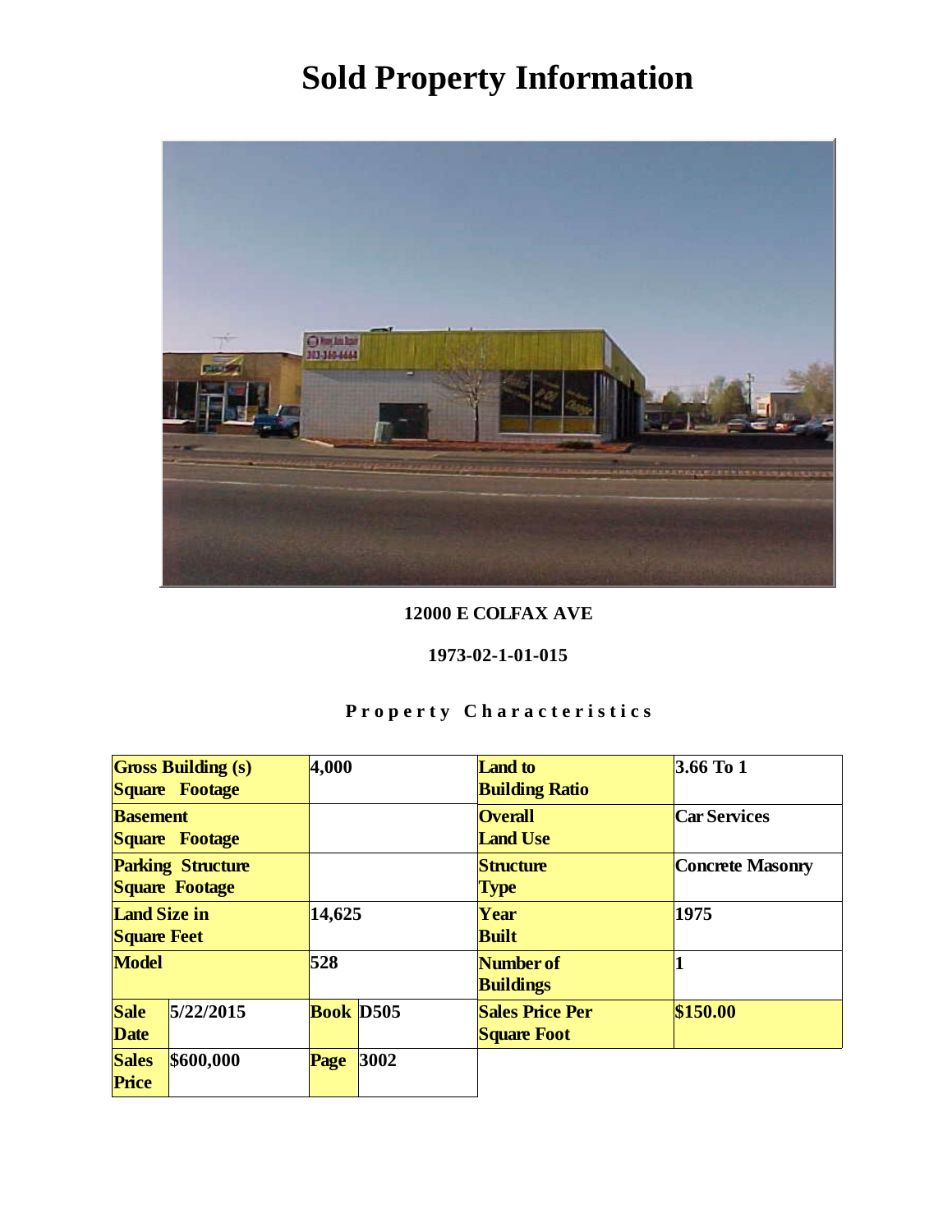

### 1400 HAVANA ST

### 1973-02-2-08-008

|                                            | <b>Gross Building (s)</b><br>Square Footage | 1,305            |      | Land to<br><b>Building Ratio</b>             | $9.73$ To 1      |
|--------------------------------------------|---------------------------------------------|------------------|------|----------------------------------------------|------------------|
| <b>Basement</b>                            | Square Footage                              |                  |      | <b>Overall</b><br><b>Land Use</b>            | Car Services     |
| <b>Parking Structure</b><br>Square Footage |                                             |                  |      | Structure<br><b>Type</b>                     | Concrete Masonry |
| Land Size in<br><b>Square Feet</b>         |                                             | 12,700           |      | Year<br><b>Built</b>                         | 1959             |
| Model                                      |                                             | 408              |      | Number of<br><b>Buildings</b>                |                  |
| Sale<br>Date                               | 7/17/2015                                   | <b>Book D507</b> |      | <b>Sales Price Per</b><br><b>Square Foot</b> | \$375.48         |
| <b>Sales</b><br>Price                      | \$490,000                                   | Page             | 9828 |                                              |                  |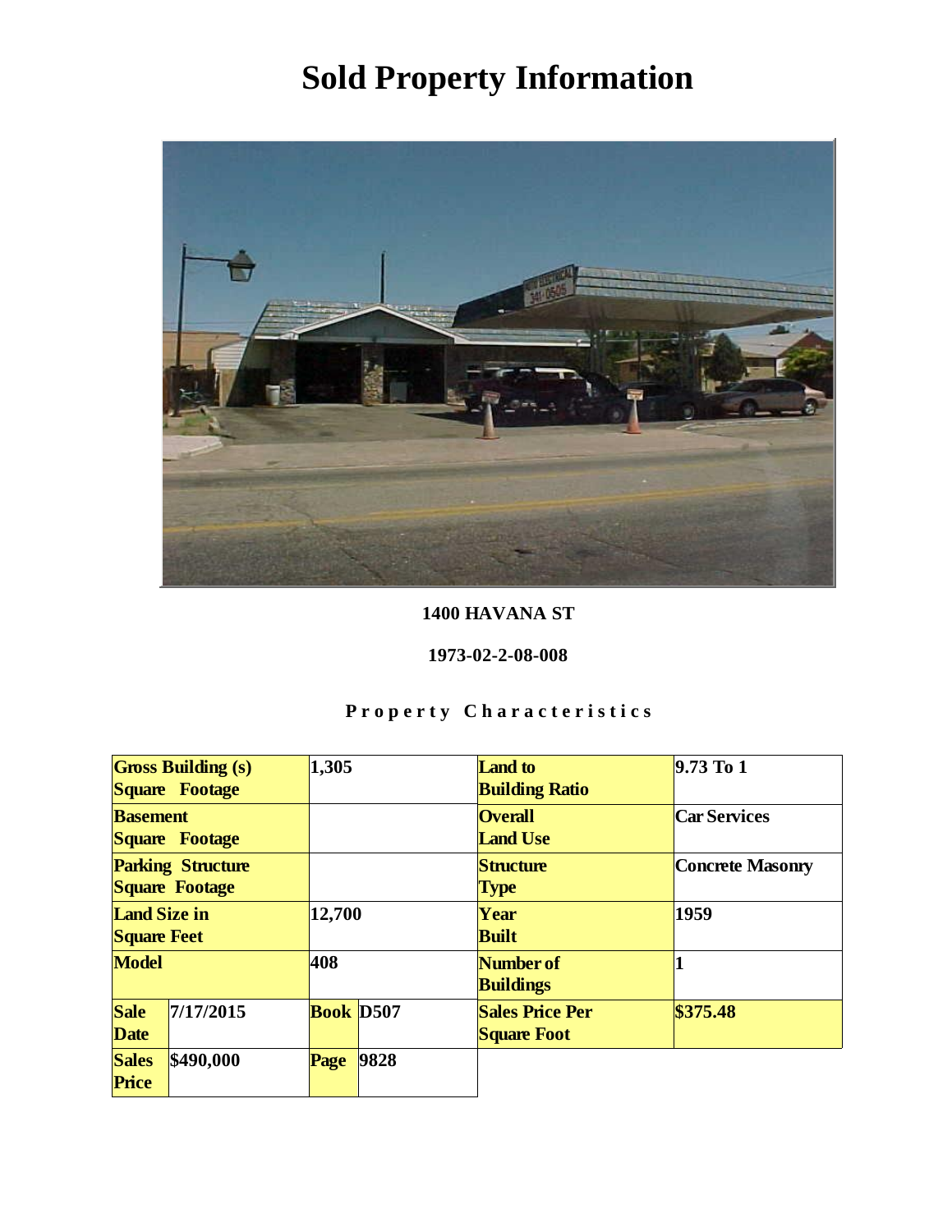

### 1411 DAYTON ST

#### 1973-03-2-37-003

|                          | <b>Gross Building (s)</b> | 2,400            |      | <b>Land</b> to         | $4.74$ To 1      |
|--------------------------|---------------------------|------------------|------|------------------------|------------------|
|                          | Square Footage            |                  |      | <b>Building Ratio</b>  |                  |
| <b>Basement</b>          |                           |                  |      | <b>Overall</b>         | Car Services     |
|                          | Square Footage            |                  |      | <b>Land Use</b>        |                  |
| <b>Parking Structure</b> |                           |                  |      | Structure              | Concrete Masonry |
| Square Footage           |                           |                  |      | <b>Type</b>            |                  |
| Land Size in             |                           | 11,379           |      | Year                   | 1975             |
| <b>Square Feet</b>       |                           |                  |      | <b>Built</b>           |                  |
| Model                    |                           | 531              |      | Number of              |                  |
|                          |                           |                  |      | <b>Buildings</b>       |                  |
| Sale                     | 1/13/2015                 | <b>Book</b> D500 |      | <b>Sales Price Per</b> | \$133.33         |
| Date                     |                           |                  |      | <b>Square Foot</b>     |                  |
| <b>Sales</b>             | \$320,000                 | Page             | 3657 |                        |                  |
| Price                    |                           |                  |      |                        |                  |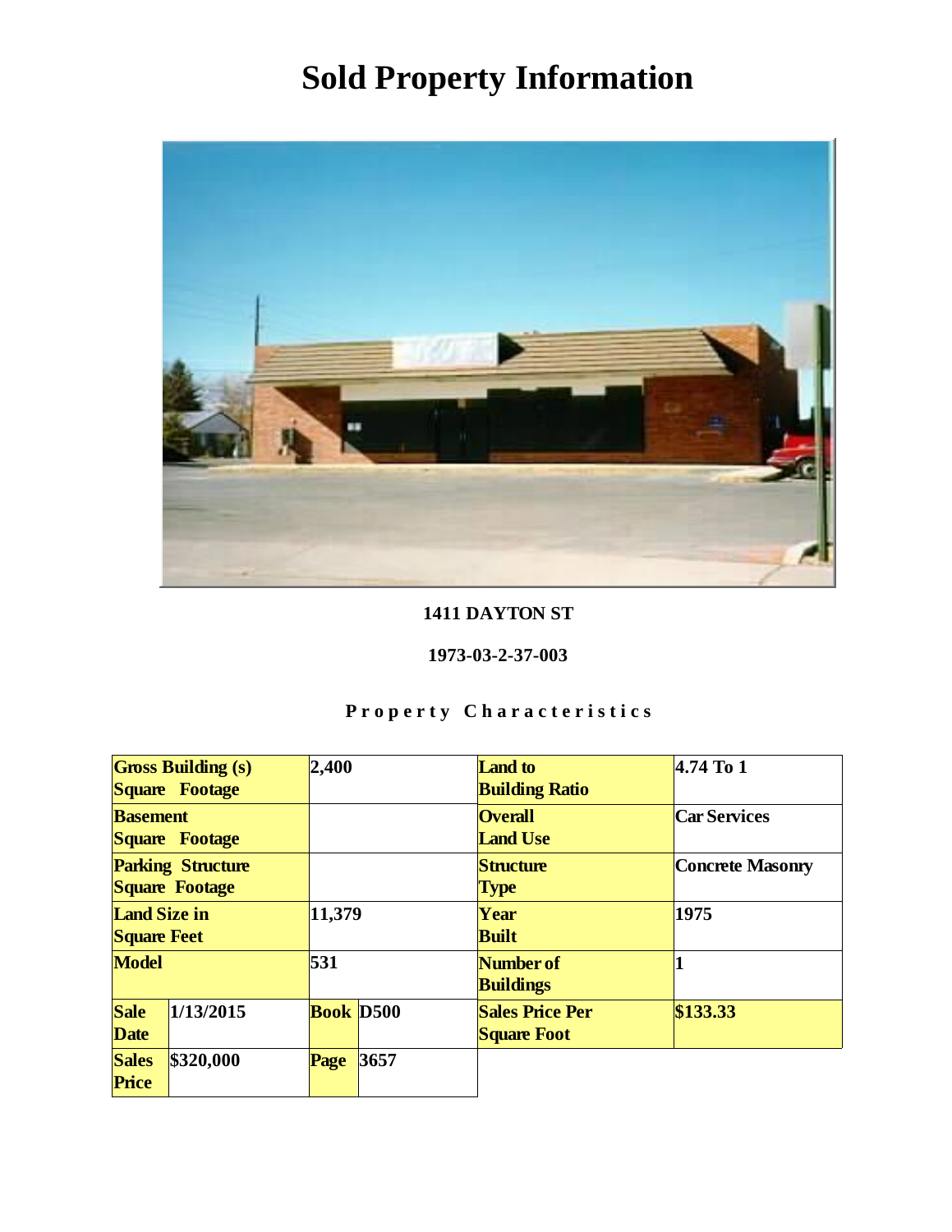

### 1310 S PARKER RD

### 1973-21-1-00-041

|                                            | <b>Gross Building (s)</b><br>Square Footage | 44,414    |      | Land to<br><b>Building Ratio</b>             | $5.03$ To 1      |
|--------------------------------------------|---------------------------------------------|-----------|------|----------------------------------------------|------------------|
| <b>Basement</b><br>Square Footage          |                                             | 2,502     |      | <b>Overall</b><br><b>Land Use</b>            | Car Services     |
| <b>Parking Structure</b><br>Square Footage |                                             |           |      | Structure<br><b>Type</b>                     | Concrete Masonry |
| Land Size in<br><b>Square Feet</b>         |                                             | 223,458   |      | Year<br><b>Built</b>                         | 1987             |
| Model                                      |                                             | 410       |      | Number of<br><b>Buildings</b>                |                  |
| Sale<br>Date                               | 8/31/2015                                   | Book D509 |      | <b>Sales Price Per</b><br><b>Square Foot</b> | \$111.45         |
| <b>Sales</b><br>Price                      | \$4,950,000                                 | Page      | 8998 |                                              |                  |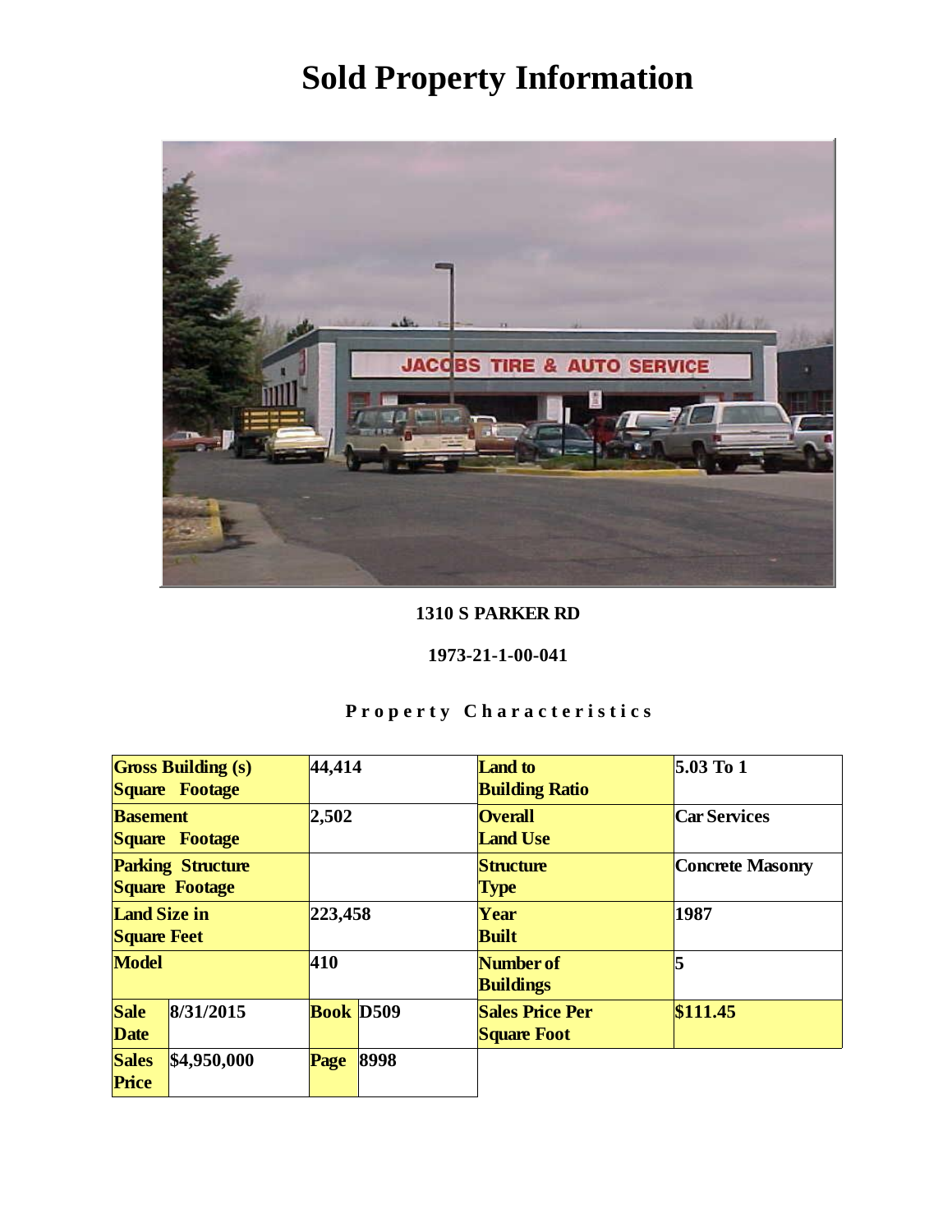

10401 E IDAHO PL

1973-22-1-16-001

|                                            | <b>Gross Building (s)</b><br>Square Footage | 3,864     |      | <b>Land</b> to<br><b>Building Ratio</b>      | $8.36$ To 1      |
|--------------------------------------------|---------------------------------------------|-----------|------|----------------------------------------------|------------------|
| <b>Basement</b>                            | Square Footage                              |           |      | <b>Overall</b><br><b>Land Use</b>            | Car Services     |
| <b>Parking Structure</b><br>Square Footage |                                             |           |      | Structure<br><b>Type</b>                     | Concrete Masonry |
| Land Size in<br><b>Square Feet</b>         |                                             | 32,300    |      | Year<br><b>Built</b>                         | 1988             |
| Model                                      |                                             | 410       |      | Number of<br><b>Buildings</b>                |                  |
| Sale<br>Date                               | 11/18/2015                                  | Book D513 |      | <b>Sales Price Per</b><br><b>Square Foot</b> | \$181.16         |
| <b>Sales</b><br>Price                      | \$700,000                                   | Page      | 3153 |                                              |                  |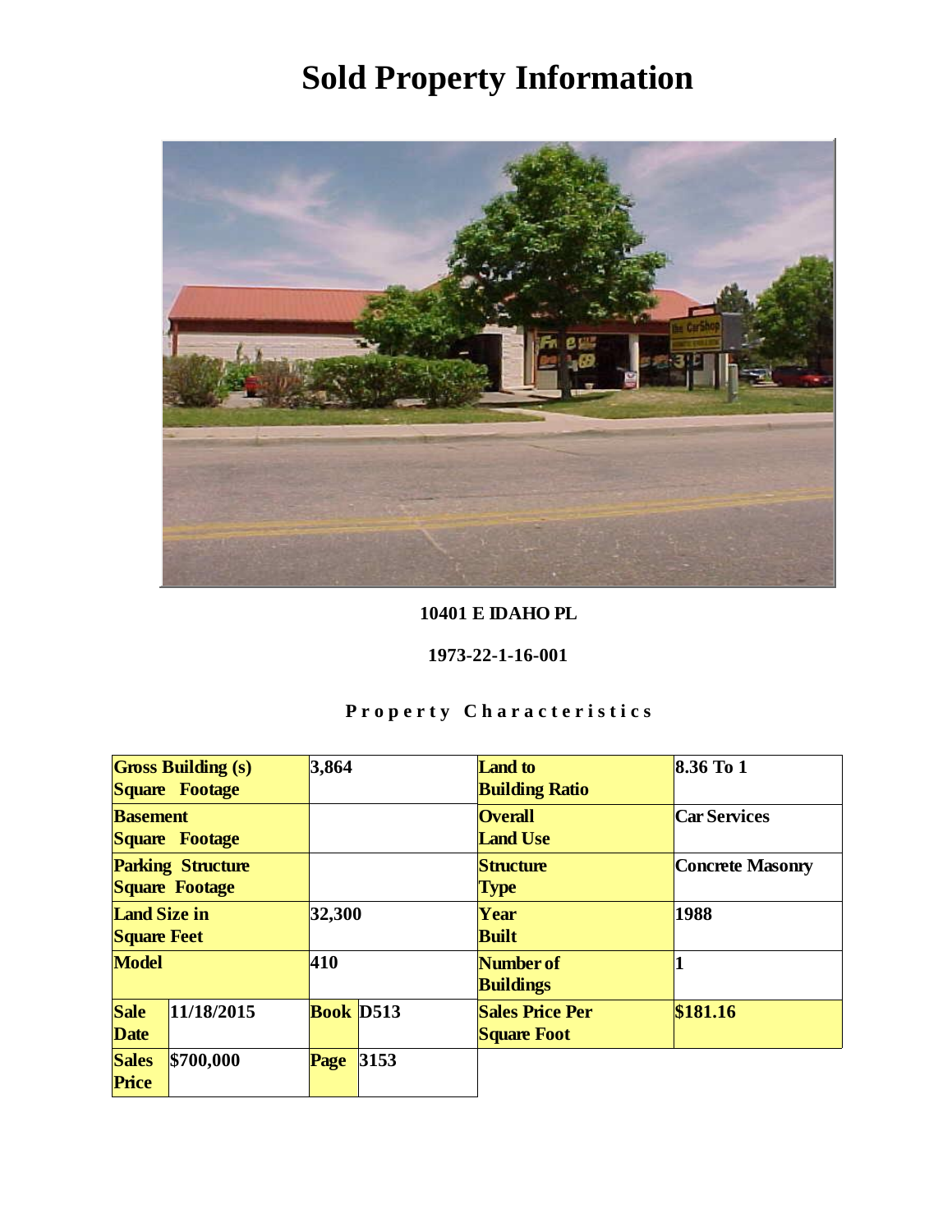

### 15533 E MISSISSIPPI AVE

### 1975-17-3-18-006

|                                            | <b>Gross Building (s)</b><br>Square Footage | 2,010                        |      | Land to<br><b>Building Ratio</b>             | $20.21$ To 1     |
|--------------------------------------------|---------------------------------------------|------------------------------|------|----------------------------------------------|------------------|
| <b>Basement</b>                            | Square Footage                              |                              |      | <b>Overall</b><br><b>Land Use</b>            | Car Services     |
| <b>Parking Structure</b><br>Square Footage |                                             |                              |      | Structure<br><b>Type</b>                     | Concrete Masonry |
| Land Size in<br><b>Square Feet</b>         |                                             | 40,624                       |      | Year<br><b>Built</b>                         | 1998             |
| Model                                      |                                             | 410                          |      | Number of<br><b>Buildings</b>                |                  |
| Sale<br>Date                               | 11/14/2014                                  | <b>Book</b> D <sub>410</sub> |      | <b>Sales Price Per</b><br><b>Square Foot</b> | \$189.05         |
| <b>Sales</b><br>Price                      | \$380,000                                   | Page                         | 9467 |                                              |                  |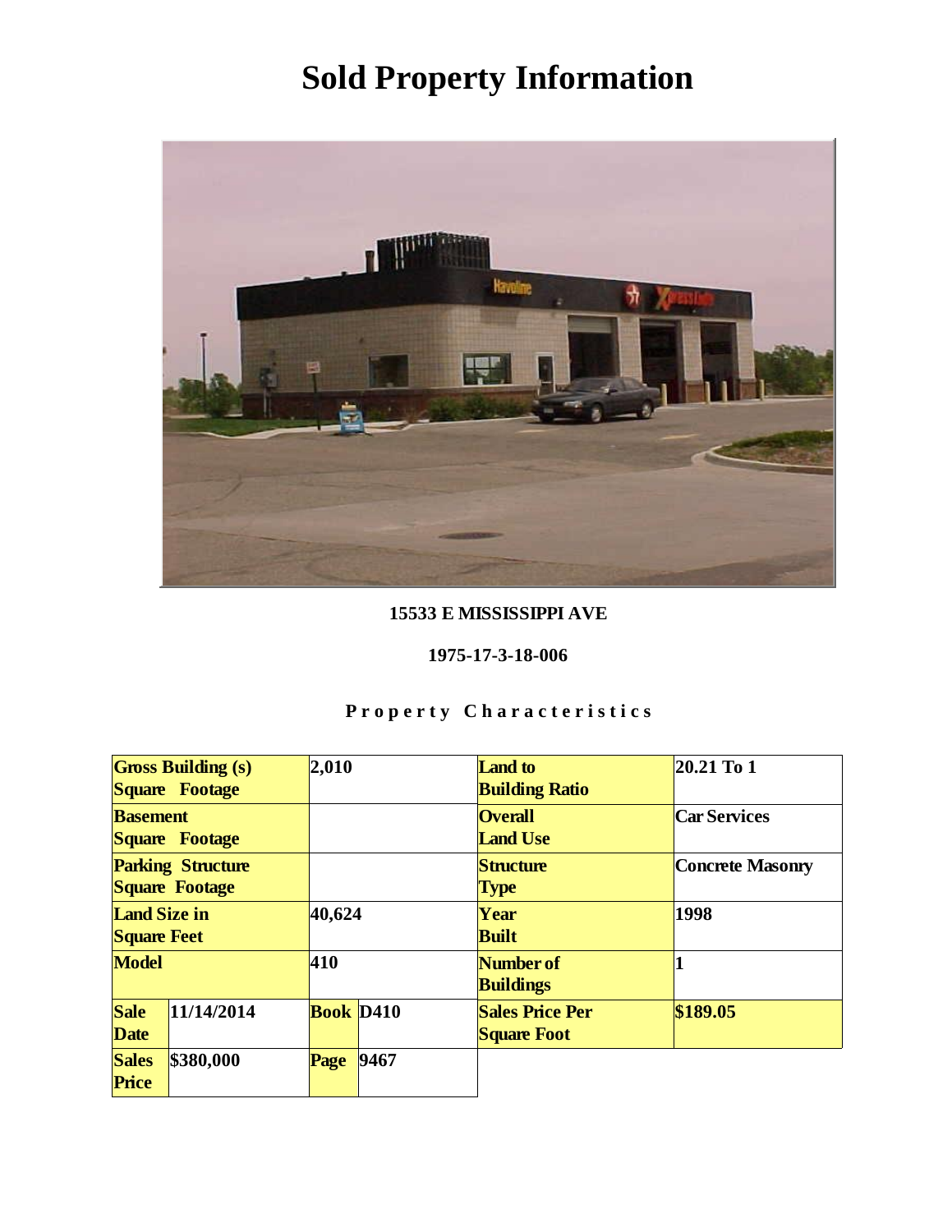

### 1180 S CHAMBERS RD

#### 1975-20-2-45-004

|                                            | <b>Gross Building (s)</b><br>Square Footage | 2,765                        |      | Land to<br><b>Building Ratio</b>             | $9.49$ To 1      |
|--------------------------------------------|---------------------------------------------|------------------------------|------|----------------------------------------------|------------------|
| <b>Basement</b>                            | Square Footage                              |                              |      | <b>Overall</b><br><b>Land Use</b>            | Car Services     |
| <b>Parking Structure</b><br>Square Footage |                                             |                              |      | Structure<br><b>Type</b>                     | Concrete Masonry |
| Land Size in<br><b>Square Feet</b>         |                                             | 26,253                       |      | Year<br><b>Built</b>                         | 1988             |
| Model                                      |                                             | 410                          |      | Number of<br><b>Buildings</b>                |                  |
| Sale<br>Date                               | 10/24/2014                                  | <b>Book</b> D <sub>410</sub> |      | <b>Sales Price Per</b><br><b>Square Foot</b> | \$139.24         |
| <b>Sales</b><br>Price                      | \$385,000                                   | Page                         | 0325 |                                              |                  |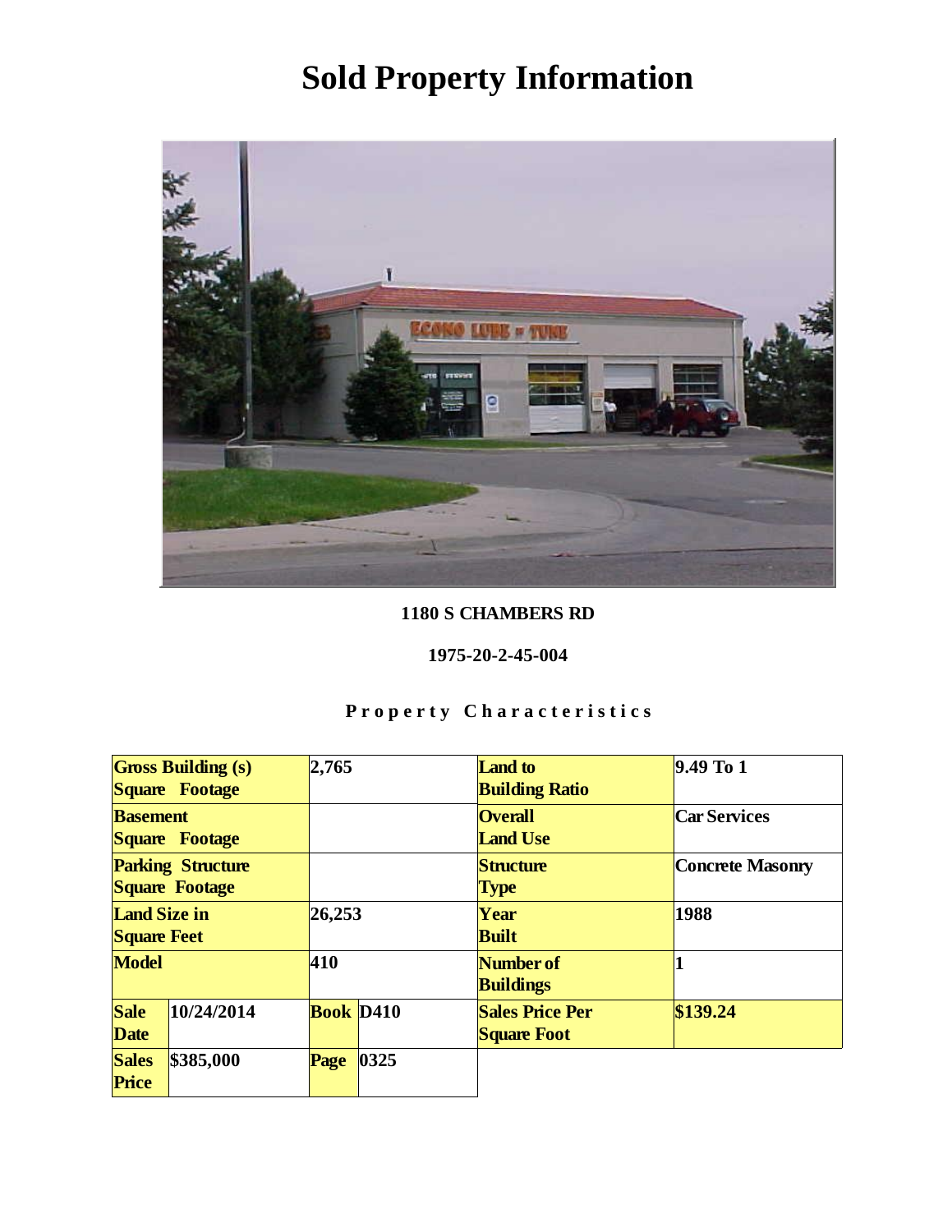

1661 S BUCKLEY RD

1975-20-4-27-001

|                                            | <b>Gross Building (s)</b><br>Square Footage | 2,525            |      | <b>Land</b> to<br><b>Building Ratio</b>      | $24.51$ To 1     |
|--------------------------------------------|---------------------------------------------|------------------|------|----------------------------------------------|------------------|
| <b>Basement</b>                            | Square Footage                              |                  |      | <b>Overall</b><br><b>Land Use</b>            | Car Services     |
| <b>Parking Structure</b><br>Square Footage |                                             |                  |      | Structure<br><b>Type</b>                     | Concrete Masonry |
| Land Size in<br><b>Square Feet</b>         |                                             | 61,899           |      | Year<br><b>Built</b>                         | 1987             |
| Model                                      |                                             | 434              |      | Number of<br><b>Buildings</b>                |                  |
| Sale<br>Date                               | 10/7/2015                                   | <b>Book</b> D511 |      | <b>Sales Price Per</b><br><b>Square Foot</b> | \$302.97         |
| <b>Sales</b><br>Price                      | \$765,000                                   | Page             | 5119 |                                              |                  |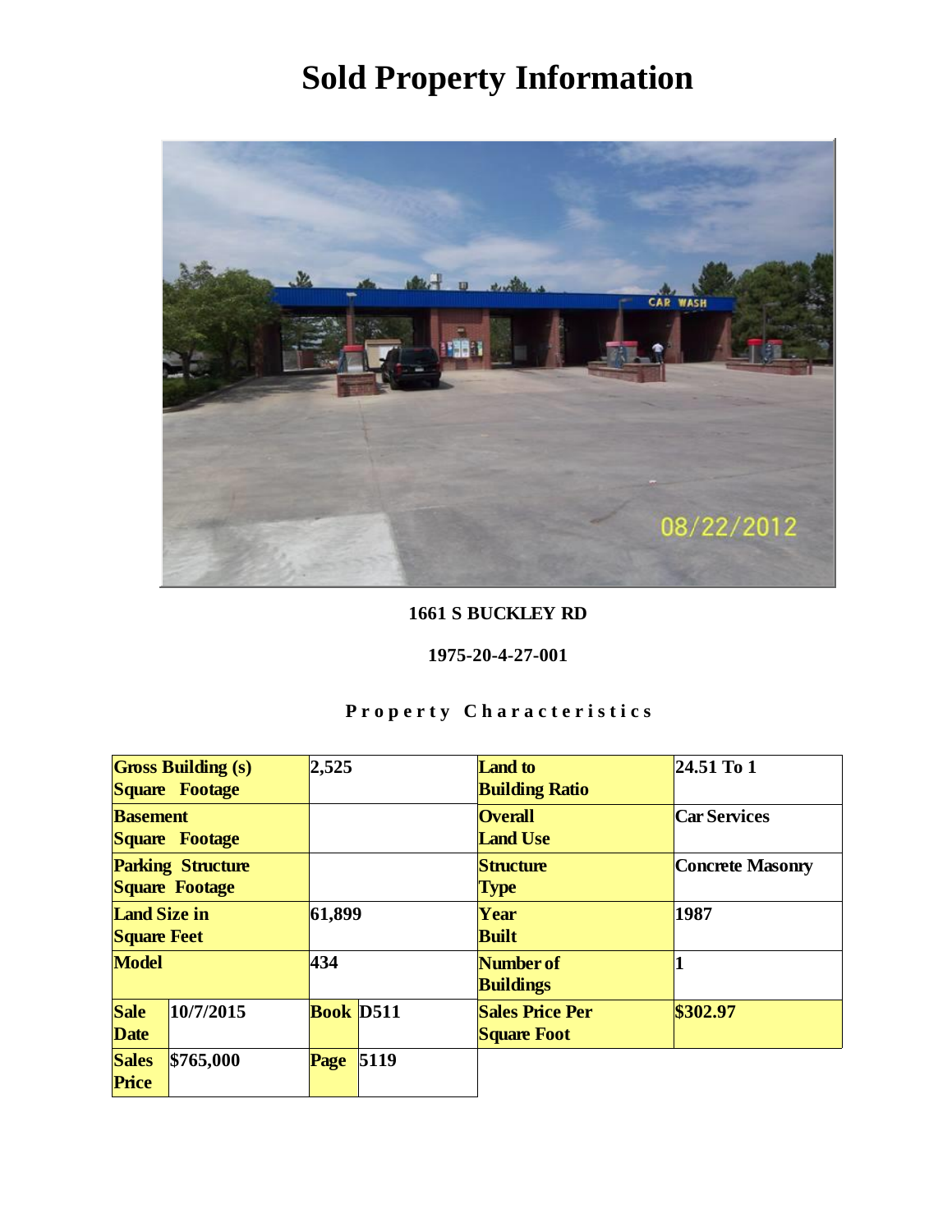

18690 East ILIFF AVE

1975-27-2-31-002

|                                            | <b>Gross Building (s)</b><br>Square Footage | 3,324     |      | <b>Land</b> to<br><b>Building Ratio</b>      | 14.93 To 1               |
|--------------------------------------------|---------------------------------------------|-----------|------|----------------------------------------------|--------------------------|
| <b>Basement</b>                            | Square Footage                              |           |      | <b>Overall</b><br><b>Land Use</b>            | Car Services             |
| <b>Parking Structure</b><br>Square Footage |                                             |           |      | Structure<br><b>Type</b>                     | <b>Wood/Brick Veneer</b> |
| Land Size in<br><b>Square Feet</b>         |                                             | 49,620    |      | Year<br><b>Built</b>                         | 2006                     |
| Model                                      |                                             | 436       |      | Number of<br><b>Buildings</b>                |                          |
| Sale<br>Date                               | 12/4/2015                                   | Book D513 |      | <b>Sales Price Per</b><br><b>Square Foot</b> | \$418.65                 |
| <b>Sales</b><br>Price                      | \$1,391,580                                 | Page      | 9532 |                                              |                          |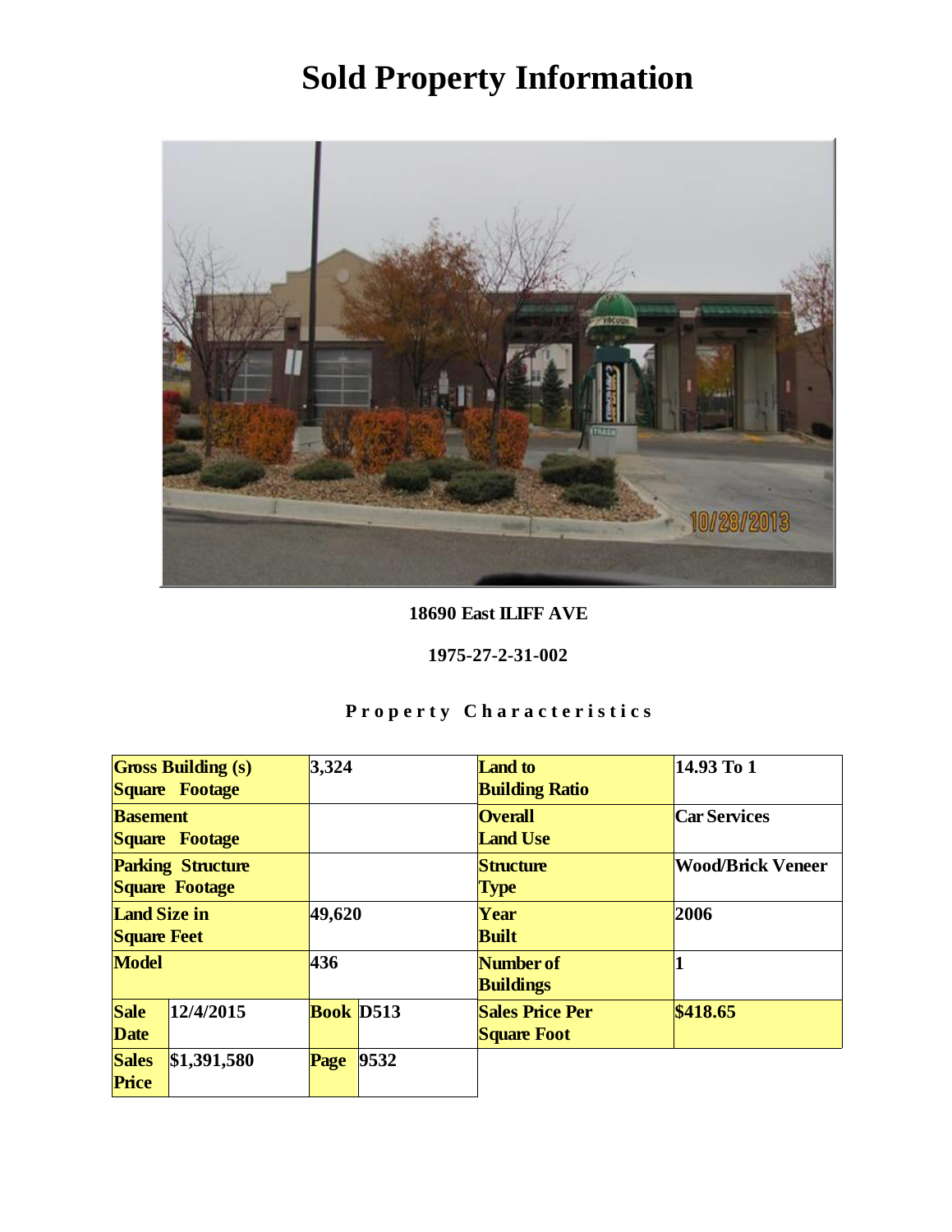

### 24550 EAST SMOKY HILL RD

#### 2071-19-4-25-002

|                                            | <b>Gross Building (s)</b><br>Square Footage | 4,909            |      | Land to<br><b>Building Ratio</b>             | 10.34 To 1               |
|--------------------------------------------|---------------------------------------------|------------------|------|----------------------------------------------|--------------------------|
| <b>Basement</b>                            | Square Footage                              |                  |      | <b>Overall</b><br><b>Land Use</b>            | Car Services             |
| <b>Parking Structure</b><br>Square Footage |                                             |                  |      | Structure<br><b>Type</b>                     | <b>Wood/Brick Veneer</b> |
| Land Size in<br><b>Square Feet</b>         |                                             | 50,775           |      | Year<br><b>Built</b>                         | 2015                     |
| Model                                      |                                             | 410              |      | Number of<br><b>Buildings</b>                |                          |
| Sale<br>Date                               | 7/1/2015                                    | <b>Book D507</b> |      | <b>Sales Price Per</b><br><b>Square Foot</b> | \$404.70                 |
| <b>Sales</b><br>Price                      | \$1,986,680                                 | Page             | 1562 |                                              |                          |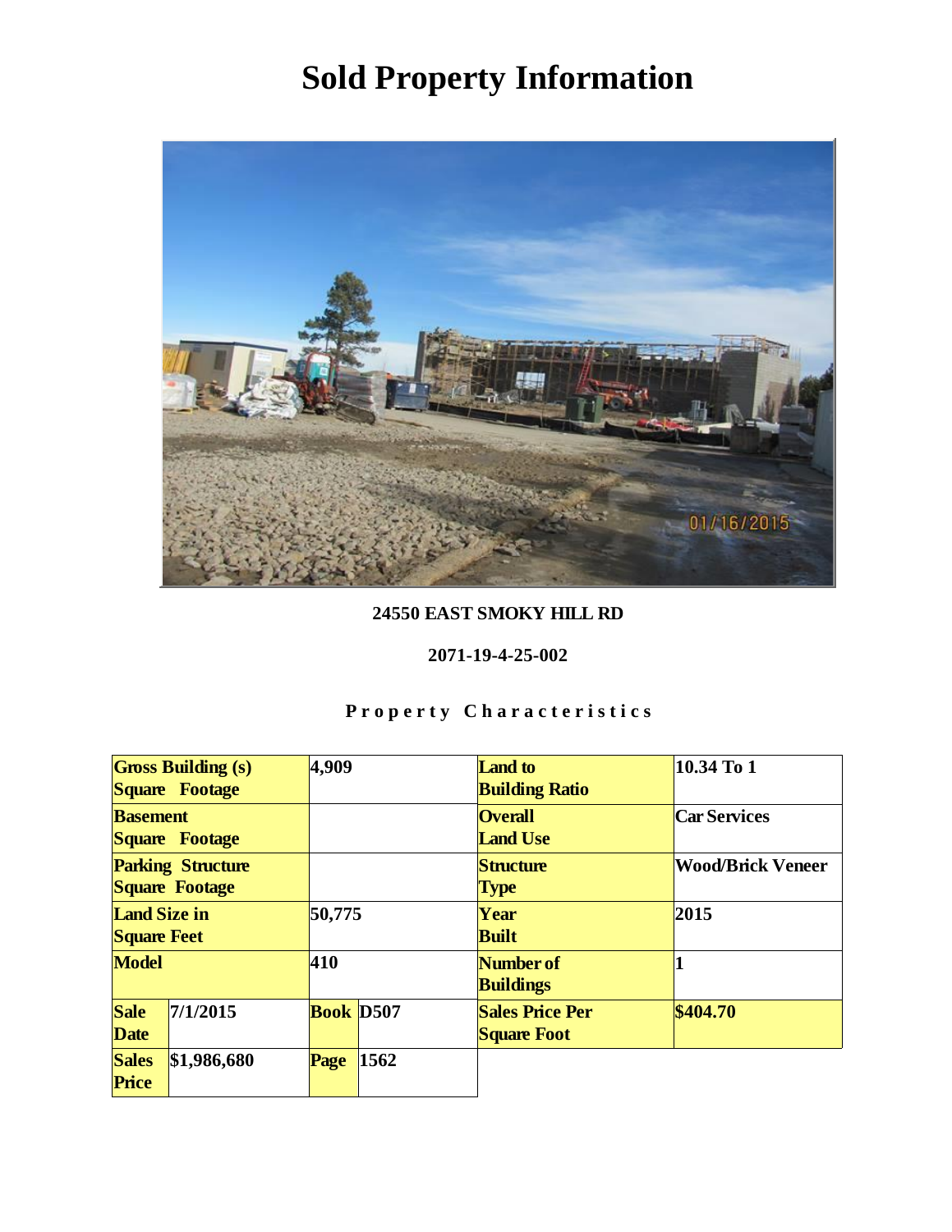

#### 4590 S RESERVOIR RD

#### 2073-10-1-28-001

|                                            | <b>Gross Building (s)</b><br>Square Footage | 3,229            |      | Land to<br><b>Building Ratio</b>             | 11.64 To 1               |
|--------------------------------------------|---------------------------------------------|------------------|------|----------------------------------------------|--------------------------|
| <b>Basement</b><br>Square Footage          |                                             |                  |      | <b>Overall</b><br><b>Land Use</b>            | Car Services             |
| <b>Parking Structure</b><br>Square Footage |                                             |                  |      | Structure<br><b>Type</b>                     | <b>Wood/Brick Veneer</b> |
| Land Size in<br><b>Square Feet</b>         |                                             | 37,580           |      | Year<br><b>Built</b>                         | 2007                     |
| Model                                      |                                             | 531              |      | Number of<br><b>Buildings</b>                |                          |
| Sale<br>Date                               | 2/23/2015                                   | <b>Book</b> D501 |      | <b>Sales Price Per</b><br><b>Square Foot</b> | \$257.05                 |
| <b>Sales</b><br>Price                      | \$830,000                                   | Page             | 7524 |                                              |                          |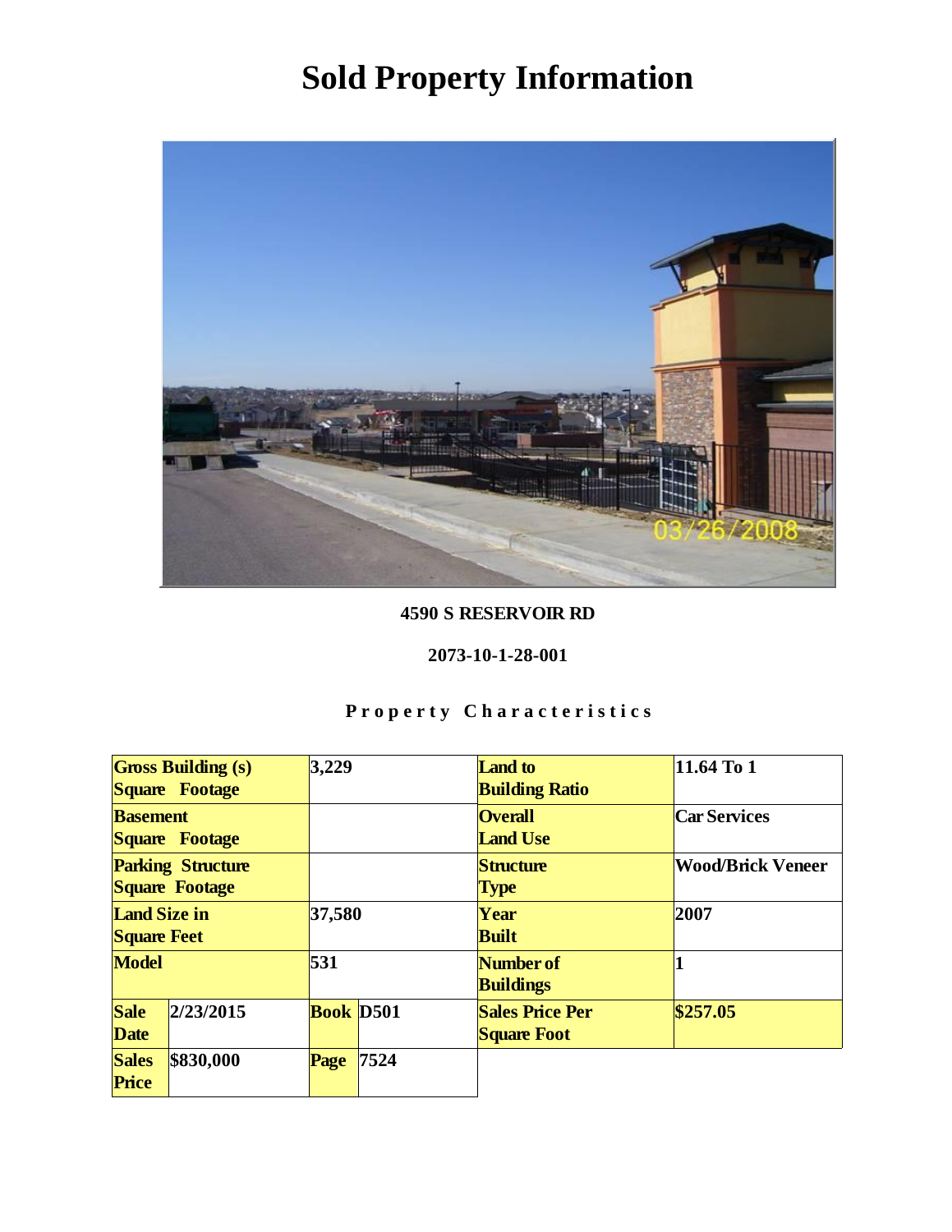

### 5594 S GIBRALTAR WAY

#### 2073-15-4-29-002

|                                            | <b>Gross Building (s)</b><br>Square Footage | 6,948     |      | Land to<br><b>Building Ratio</b>             | $6.77$ To 1      |
|--------------------------------------------|---------------------------------------------|-----------|------|----------------------------------------------|------------------|
| <b>Basement</b>                            | Square Footage                              |           |      | <b>Overall</b><br><b>Land Use</b>            | Car Services     |
| <b>Parking Structure</b><br>Square Footage |                                             |           |      | Structure<br><b>Type</b>                     | Concrete Masonry |
| Land Size in<br><b>Square Feet</b>         |                                             | 47,045    |      | Year<br><b>Built</b>                         | 1999             |
| Model                                      |                                             | 410       |      | Number of<br><b>Buildings</b>                |                  |
| Sale<br>Date                               | 5/28/2015                                   | Book D506 |      | <b>Sales Price Per</b><br><b>Square Foot</b> | \$276.34         |
| <b>Sales</b><br>Price                      | \$1,920,000                                 | Page      | 3828 |                                              |                  |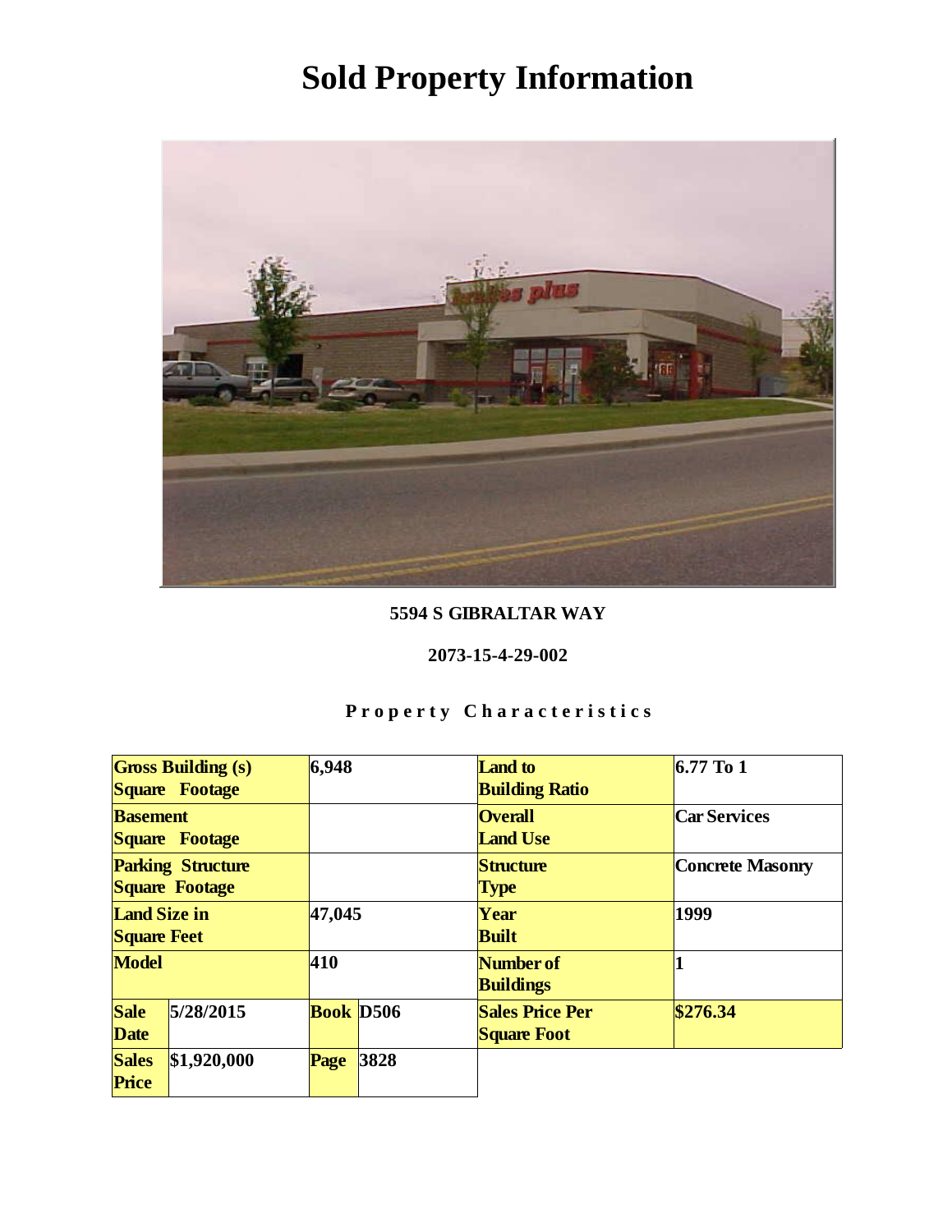

7436 S EAGLE ST

2073-30-4-03-001

| <b>Gross Building (s)</b><br>Square Footage |             | 10,828           |      | <b>Land</b> to<br><b>Building Ratio</b>      | $3.82$ To 1      |
|---------------------------------------------|-------------|------------------|------|----------------------------------------------|------------------|
| <b>Basement</b><br>Square Footage           |             |                  |      | <b>Overall</b><br><b>Land Use</b>            | Car Services     |
| <b>Parking Structure</b><br>Square Footage  |             |                  |      | Structure<br><b>Type</b>                     | Concrete Masonry |
| Land Size in<br><b>Square Feet</b>          |             | 41,412           |      | Year<br><b>Built</b>                         | 1984             |
| Model                                       |             | 528              |      | Number of<br><b>Buildings</b>                |                  |
| Sale<br>Date                                | 3/11/2016   | <b>Book</b> D602 |      | <b>Sales Price Per</b><br><b>Square Foot</b> | \$134.65         |
| <b>Sales</b><br>Price                       | \$1,458,000 | Page             | 5575 |                                              |                  |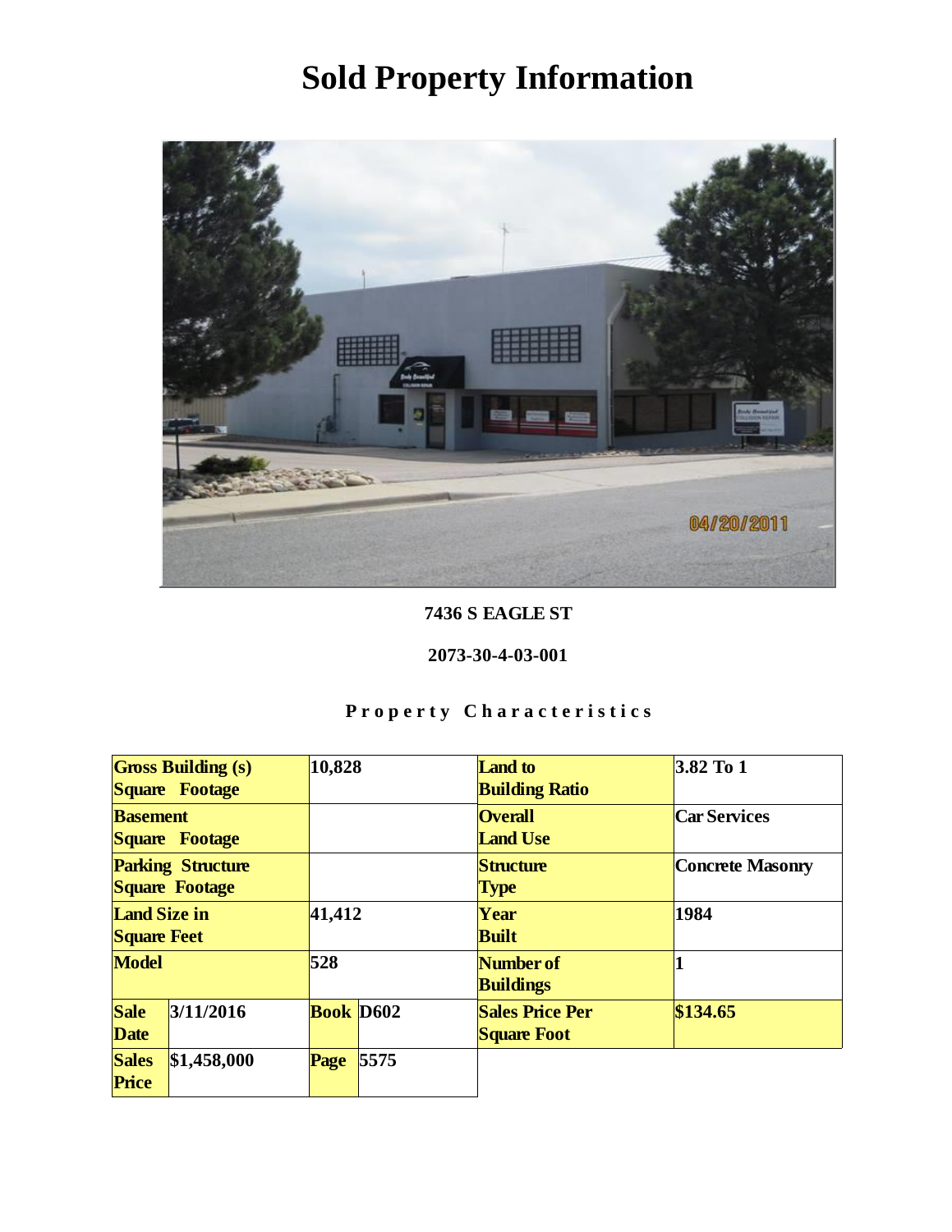

### 10667 E BRIARWOOD CIR

#### 2075-26-2-04-007

| <b>Gross Building (s)</b><br>Square Footage |           | 4,000            |      | Land to<br><b>Building Ratio</b>             | $5.00$ To 1      |
|---------------------------------------------|-----------|------------------|------|----------------------------------------------|------------------|
| <b>Basement</b><br>Square Footage           |           |                  |      | <b>Overall</b><br><b>Land Use</b>            | Car Services     |
| <b>Parking Structure</b><br>Square Footage  |           |                  |      | Structure<br><b>Type</b>                     | Concrete Masonry |
| Land Size in<br><b>Square Feet</b>          |           | 20,016           |      | Year<br><b>Built</b>                         | 1997             |
| Model                                       |           | 528              |      | Number of<br><b>Buildings</b>                |                  |
| Sale<br>Date                                | 3/28/2016 | <b>Book</b> D603 |      | <b>Sales Price Per</b><br><b>Square Foot</b> | \$175.00         |
| <b>Sales</b><br>Price                       | \$700,000 | Page             | 0550 |                                              |                  |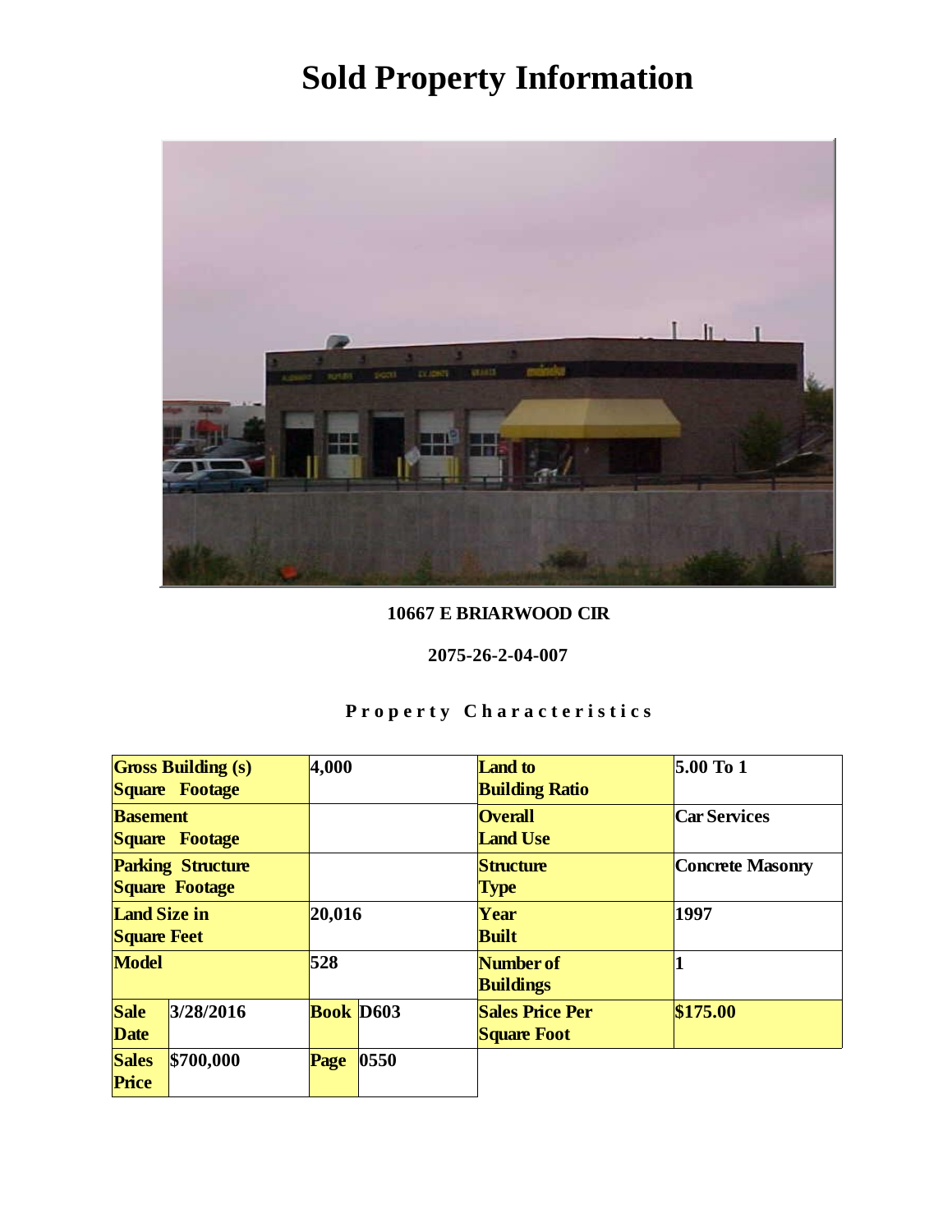

### 4236 S BROADWAY

#### 2077-03-4-25-005

| <b>Gross Building (s)</b><br>Square Footage |           | 2,400     |      | Land to<br><b>Building Ratio</b>             | $2.60$ To 1      |
|---------------------------------------------|-----------|-----------|------|----------------------------------------------|------------------|
| <b>Basement</b><br>Square Footage           |           |           |      | <b>Overall</b><br><b>Land Use</b>            | Car Services     |
| <b>Parking Structure</b><br>Square Footage  |           |           |      | Structure<br><b>Type</b>                     | Concrete Masonry |
| Land Size in<br><b>Square Feet</b>          |           | 6,250     |      | Year<br><b>Built</b>                         | 1992             |
| Model                                       |           | 528       |      | Number of<br><b>Buildings</b>                |                  |
| Sale<br>Date                                | 3/9/2016  | Book D602 |      | <b>Sales Price Per</b><br><b>Square Foot</b> | \$213.75         |
| <b>Sales</b><br>Price                       | \$513,000 | Page      | 5067 |                                              |                  |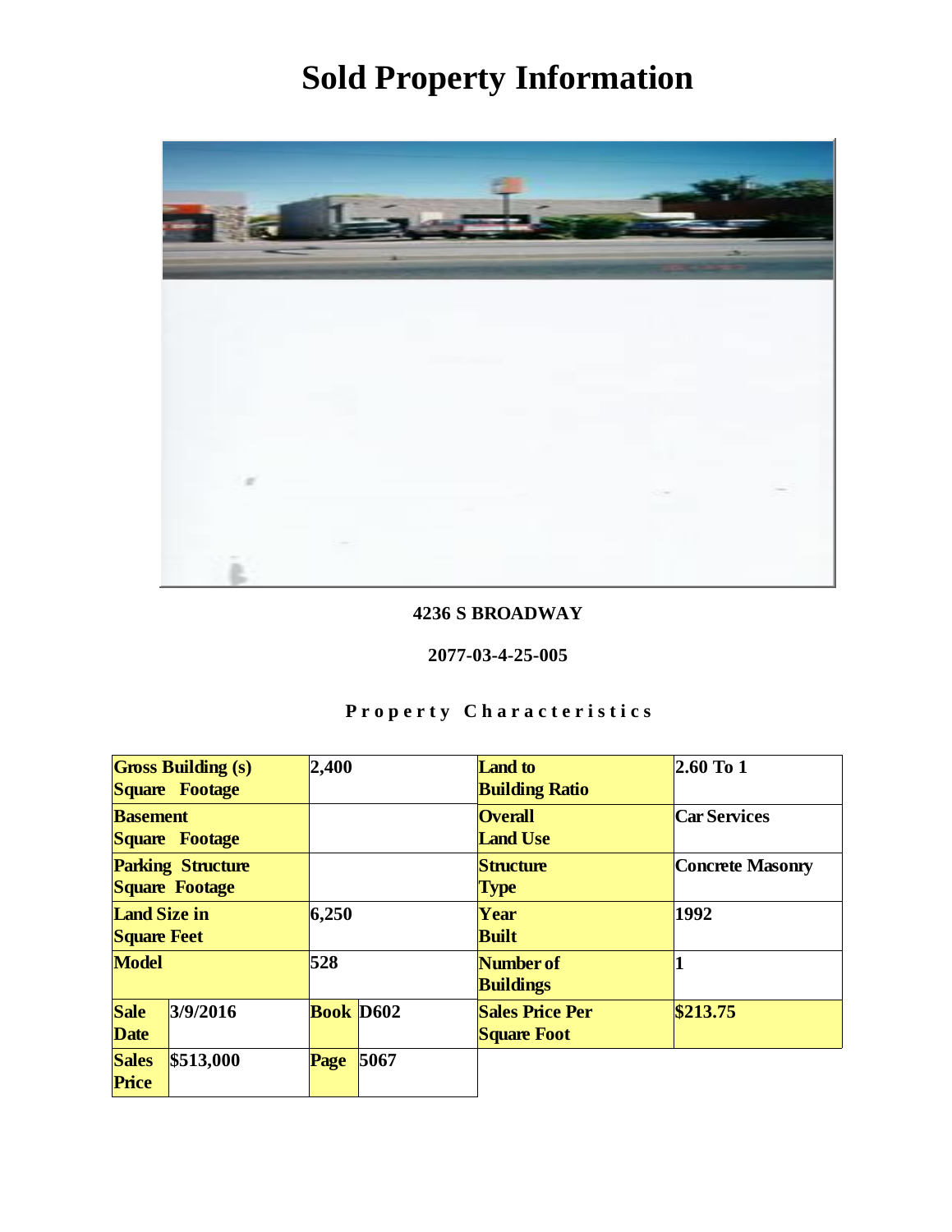

### 4200 S FEDERAL BLVD

#### 2077-05-4-15-002

| <b>Gross Building (s)</b><br>Square Footage |           | 6,000     |      | Land to<br><b>Building Ratio</b>             | 4.08 To 1        |
|---------------------------------------------|-----------|-----------|------|----------------------------------------------|------------------|
| <b>Basement</b><br>Square Footage           |           |           |      | <b>Overall</b><br><b>Land Use</b>            | Car Services     |
| <b>Parking Structure</b><br>Square Footage  |           |           |      | Structure<br><b>Type</b>                     | Concrete Masonry |
| Land Size in<br><b>Square Feet</b>          |           | 24,452    |      | Year<br><b>Built</b>                         | 2003             |
| Model                                       |           | 410       |      | Number of<br><b>Buildings</b>                |                  |
| Sale<br>Date                                | 11/2/2015 | Book D512 |      | <b>Sales Price Per</b><br><b>Square Foot</b> | \$158.96         |
| <b>Sales</b><br>Price                       | \$953,750 | Page      | 6589 |                                              |                  |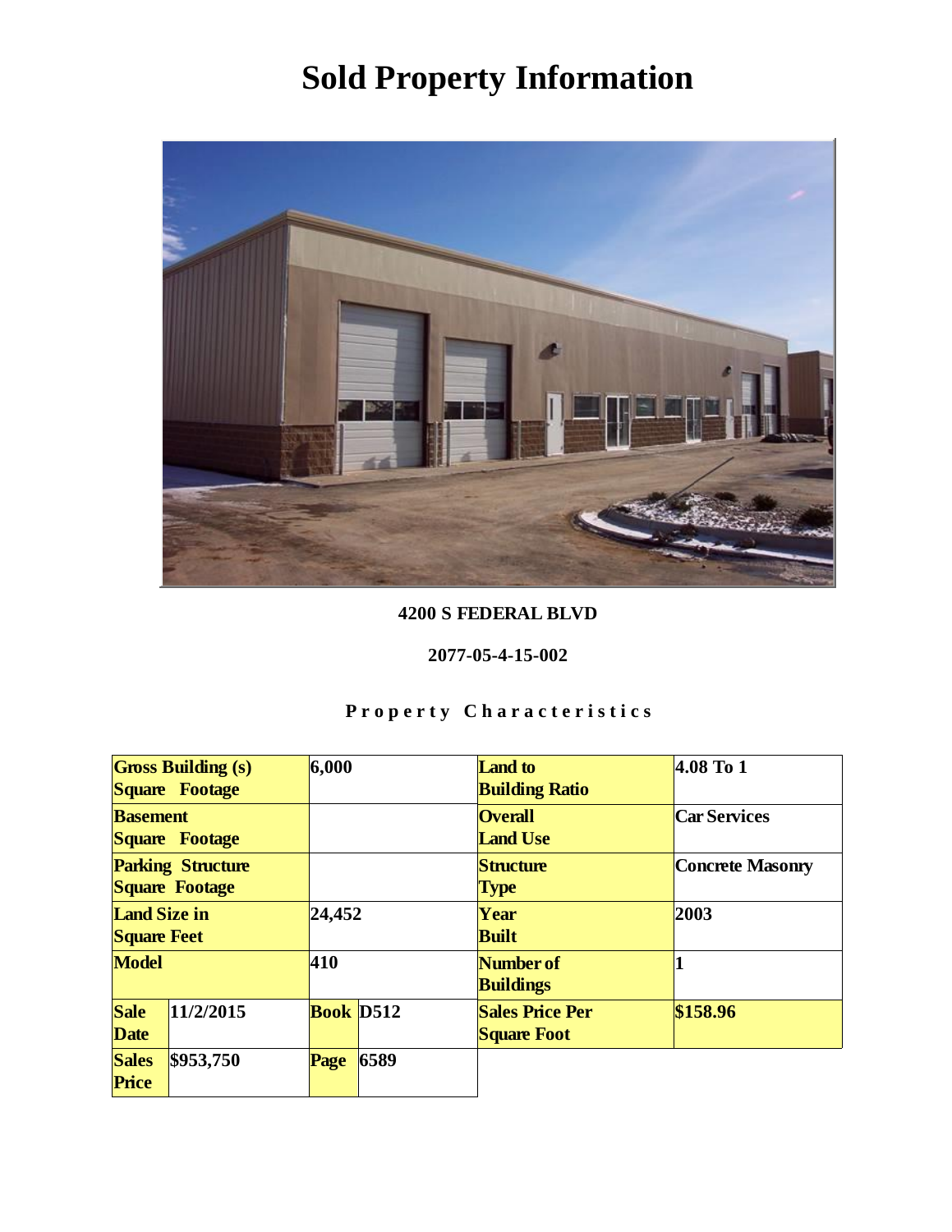

### 4220 S FEDERAL BLVD

#### 2077-05-4-15-003

| Gross Building (s)<br>Square Footage       |            | 5,000     |      | <b>Land</b> to<br><b>Building Ratio</b>      | 4.90 To 1        |
|--------------------------------------------|------------|-----------|------|----------------------------------------------|------------------|
| <b>Basement</b><br>Square Footage          |            |           |      | <b>Overall</b><br><b>Land Use</b>            | Car Services     |
| <b>Parking Structure</b><br>Square Footage |            |           |      | Structure<br><b>Type</b>                     | Concrete Masonry |
| Land Size in<br><b>Square Feet</b>         |            | 24,483    |      | Year<br><b>Built</b>                         | 2003             |
| Model                                      |            | 410       |      | Number of<br><b>Buildings</b>                |                  |
| Sale<br>Date                               | 10/26/2015 | Book D512 |      | <b>Sales Price Per</b><br><b>Square Foot</b> | \$159.25         |
| <b>Sales</b><br>Price                      | \$796,250  | Page      | 3048 |                                              |                  |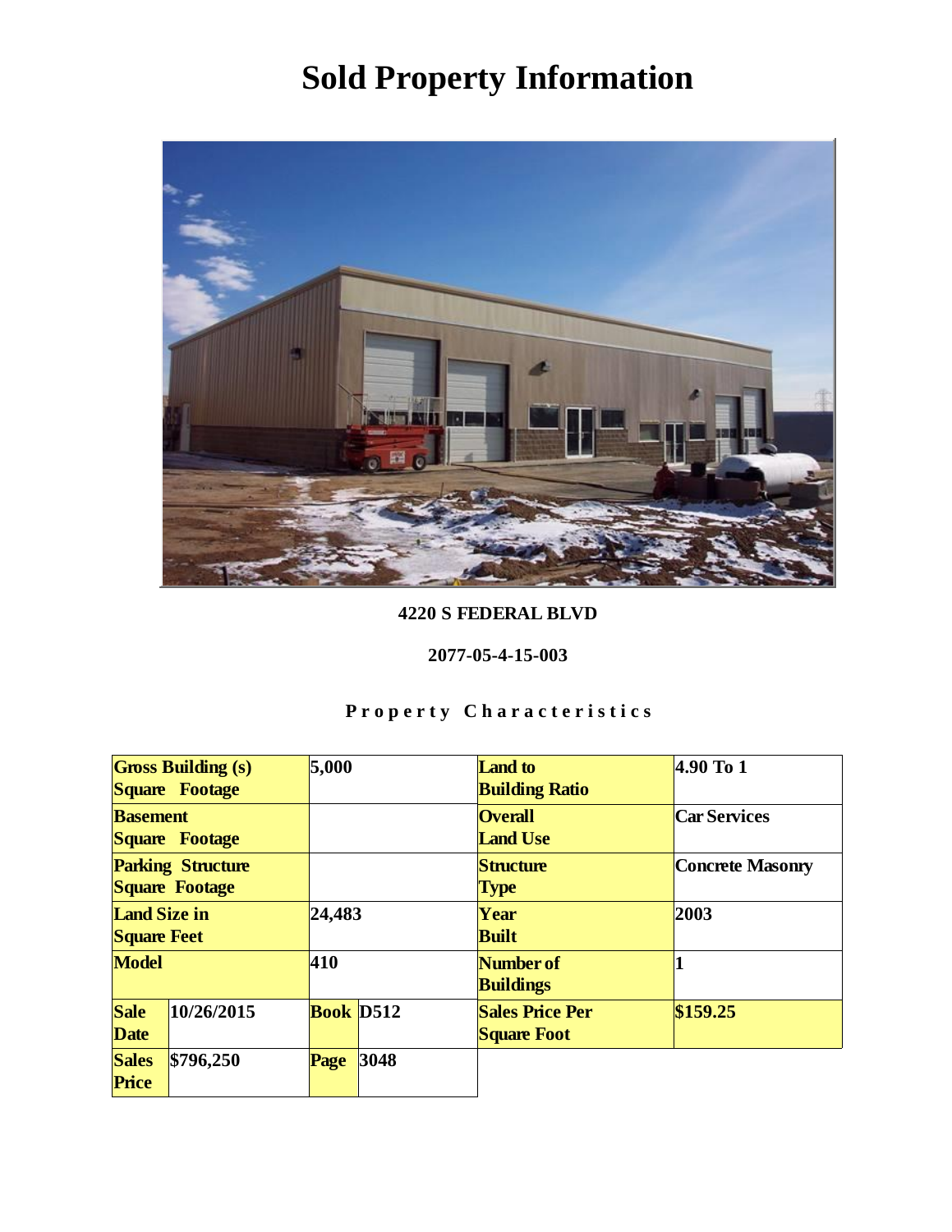

### 1009 W LITTLETON BLVD

#### 2077-16-4-14-010

| <b>Gross Building (s)</b><br>Square Footage |           | 1,754     |      | Land to<br><b>Building Ratio</b>             | $6.84$ To 1      |
|---------------------------------------------|-----------|-----------|------|----------------------------------------------|------------------|
| <b>Basement</b><br>Square Footage           |           |           |      | <b>Overall</b><br><b>Land Use</b>            | Car Services     |
| <b>Parking Structure</b><br>Square Footage  |           |           |      | Structure<br>Type                            | Concrete Masonry |
| Land Size in<br><b>Square Feet</b>          |           | 12,000    |      | Year<br><b>Built</b>                         | 1962             |
| Model                                       |           | 531       |      | Number of<br><b>Buildings</b>                |                  |
| <b>Sale</b><br>Date                         | 9/25/2015 | Book D511 |      | <b>Sales Price Per</b><br><b>Square Foot</b> | \$497.15         |
| <b>Sales</b><br>Price                       | \$872,000 | Page      | 0442 |                                              |                  |